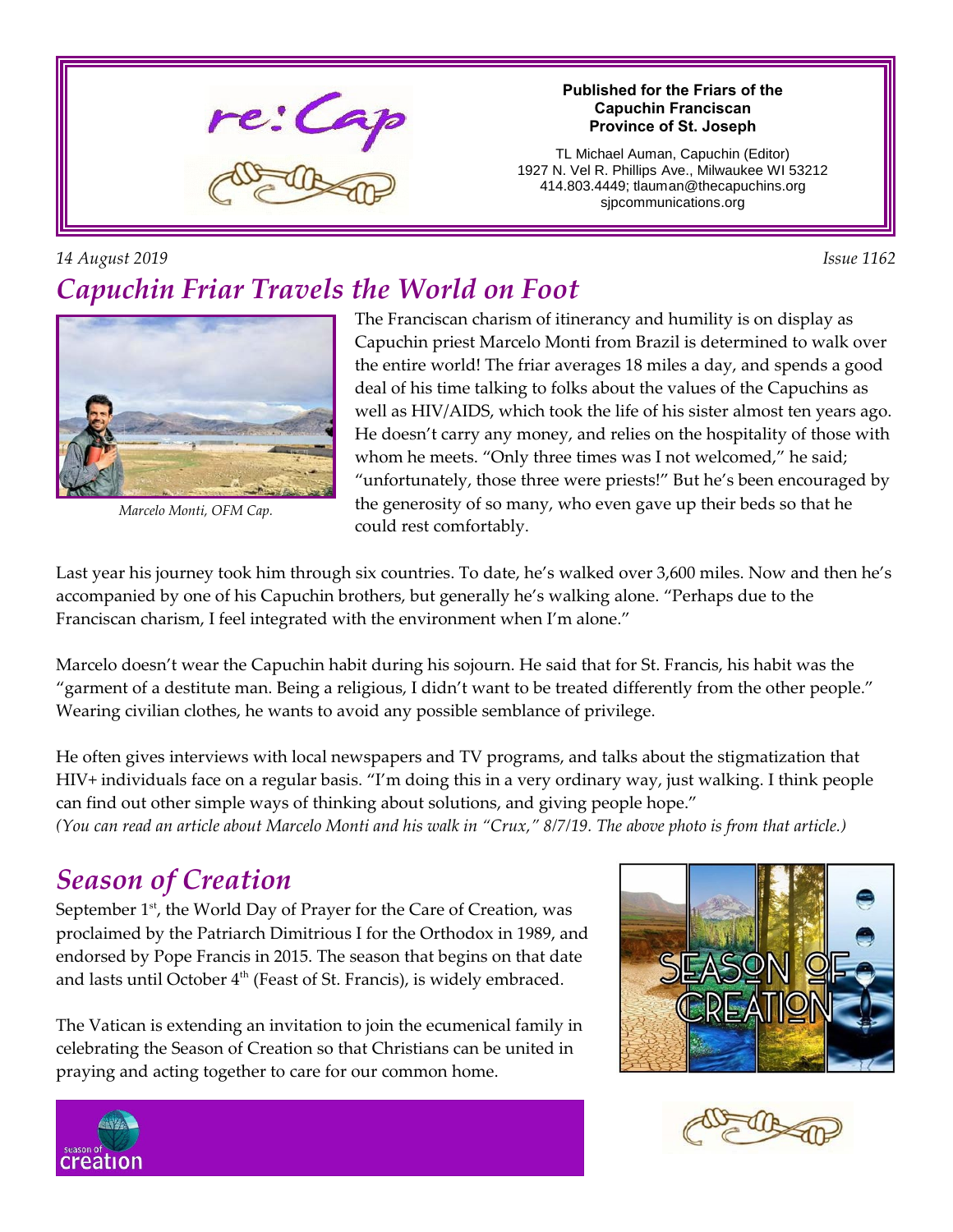## *Wisconsin Partners-in-Ministry Visit Michigan*



On July 30-August 1, 22 staff members from St. Fidelis Friary in Appleton and St. Lawrence Seminary in Mount Calvary embarked on a pilgrimage to Detroit to visit Capuchin ministries in the area. The goal of the trip is to have a broader understanding and a greater appreciation for the mission of the province. While in Detroit, they visited the Capuchin Soup Kitchen on Conner, the Capuchin Service Center, St. Joseph Center, the Solanus Casey Center., and On The Rise Café. A special packed lunch was provided for them on Wednesday courtesy of the

latter. The group stayed at Cap Retreat in Washington, MI. The group is grateful to Tom Zelinski, Jerry Johnson, David Preuss, and Ray Stadmeyer for hosting them.

## *Two Friars Are Invested*

Among the summer provincial celebrations was the investiture of two of our brothers in a ceremony at our international novitiate in Santa Ynez CA. Pictured at right (L-R) are MJ Groark, novices Ashwin Kumar and Jacob Schultz, and John Celichowski.

*re:Cap* offers prayerful best wishes to our newest members of the province as they continue their vocational discernment during the next year!



## *What Does It Matter?*



Last month marked the  $5<sup>th</sup>$  anniversary of the homicide of

Eric Garner, as ruled by the New York chief medical examiner on August 1, 2014. It was also the week when it was announced by the Justice Department that there would be no federal charges against the officer, Daniel Pantaleo, who used the choke hold that led to Garner's death, as it could not prove that the officer "acted willfully."

What does it matter? As Capuchin Franciscans, the repairing and rebuilding of relationships is critical to our charism. We have the example of St. Francis of Assisi crossing enemy lines during the Crusades and meeting with Sultan Malik al-Kamil in 1219. In 2019, this story opens doors for us all who too often live as if they're forever closed. The dialogue between the two men of faith did not end the Crusades. However, the encounter and their mutual respect of the other is both timeless as well as timely. As *Gaudium et Spes* reminds us, "Respect and love ought to be extended also to those who think or act differently than we do in social, political and even religious matters. In fact, the more deeply we come to understand their ways of thinking through such courtesy and love, the more easily will we be able to enter into dialogue with them." Being able to recognize God in the other, realizing that one does not have the full story, nor will we ever in this life, are all critical lessons we need to recover in these times of polarization and racial demonizing of "the other" in society.

*(The above is excerpted from Michael Dorn's JPIC blog)*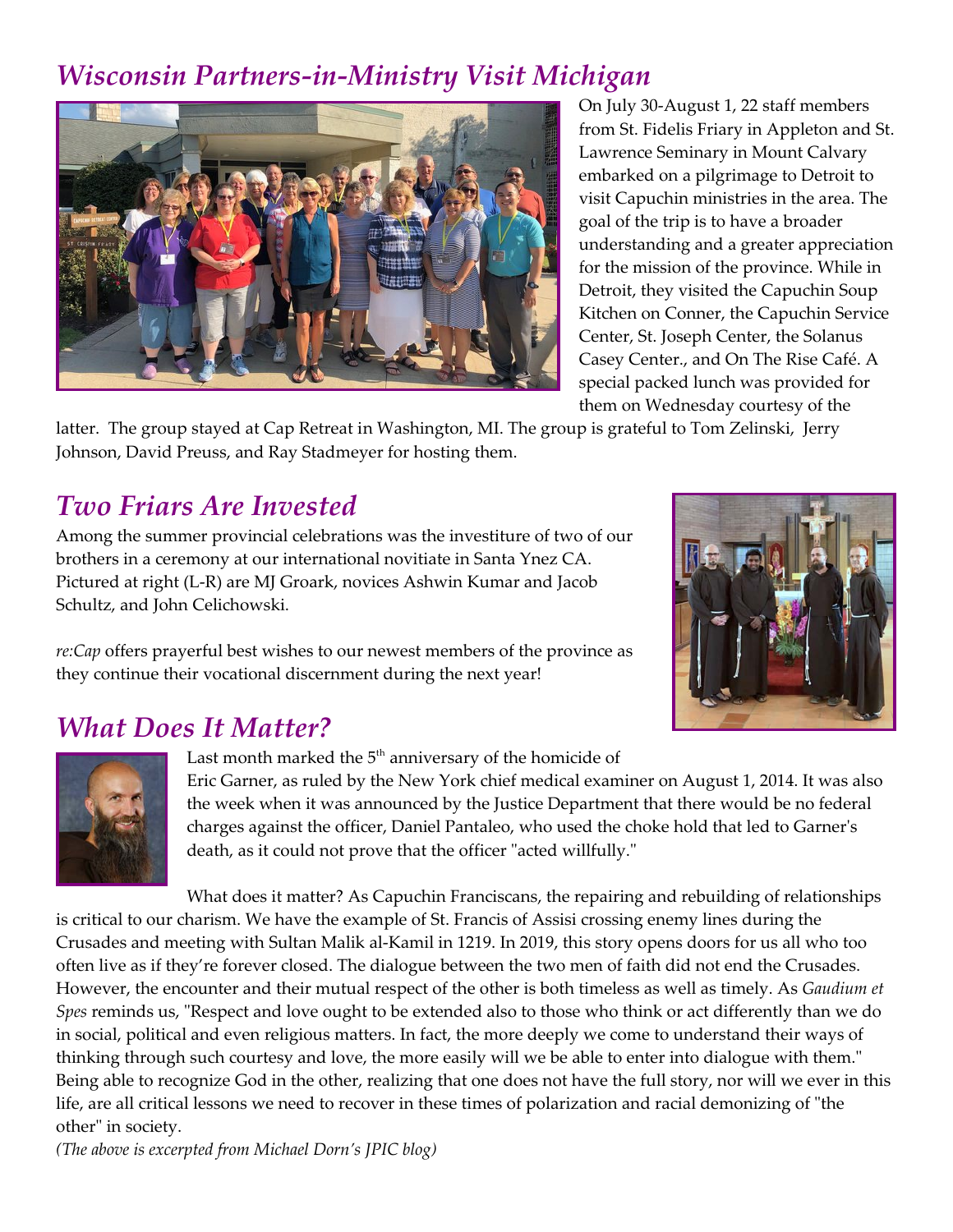## *Manatí Native Professes First Vows as Capuchin Franciscan Friar*



*Javier Rodriguez and family members*

Francisco Javier Rodriguez professed his first vows at St. Lawrence Seminary. Javier, a native of Manatí, Puerto Rico, joined the Capuchins following a career serving others, most recently as an attorney helping formerly incarcerated citizens with Legal Action of Wisconsin.

"With every job that I had, there was always a sense like there's something more, something different for me that I haven't found yet," said Javier. "Once I started discerning, that thought and that feeling kind of went away… The more I thought about it, the more at ease I felt, the more free I felt."

Javier was introduced to the Capuchins while a parishioner at St. Francis of Assisi Parish in Milwaukee. Prior to joining the Capuchins, Javier worked in public broadcasting in Puerto Rico and at the Administration of Vocational Rehabilitation working with people with disabilities. He earned his law degree from New England Law in Boston and a dual bachelor's degree in journalism and political science from Ohio State University in Columbus, Ohio. Javier will begin studies this fall for his Masters of Divinity degree at Catholic Theological Union in Chicago.

#### *Brothers Attend Workshop on Emotional Intelligence*

Our brothers in ministry formation (those perpetually professed but still in studies in preparation for ministry) and the mentoring program (those within five years of beginning full-time ministry) gathered at Siena Center in Racine for a few days of fraternal sharing, prayer and input from Dale Bespalec on Emotional Intelligence. Dale Bespalec is a partner-in-ministry who counsels our friars on behavioral health issues. His office is located at the St. Francis Capuchin Center in Milwaukee.



*Ten friars attended the workshop in Racine ...and there was time for a little relaxation!*



## *Women's Equality Day is August 26*



If we don't speed up the pace of change, it will take 208 years to reach gender equality in the U.S., according to the World Economic Forum. That's 208 years in which women's opportunities will be limited and the U.S. will be robbed of the full benefit of women's talent and ingenuity. Every one of those years is one year too many. The U.S. ranks 59<sup>th</sup> in women's labor force participation overall, and only 6.6% of our Fortune 500 companies have a woman CEO. Moreover, the progress we are making is slow: in the last 13 years, 16 countries,

including Namibia, Cameroon, and Botswana, have surpassed the U.S. in women's labor force participation.